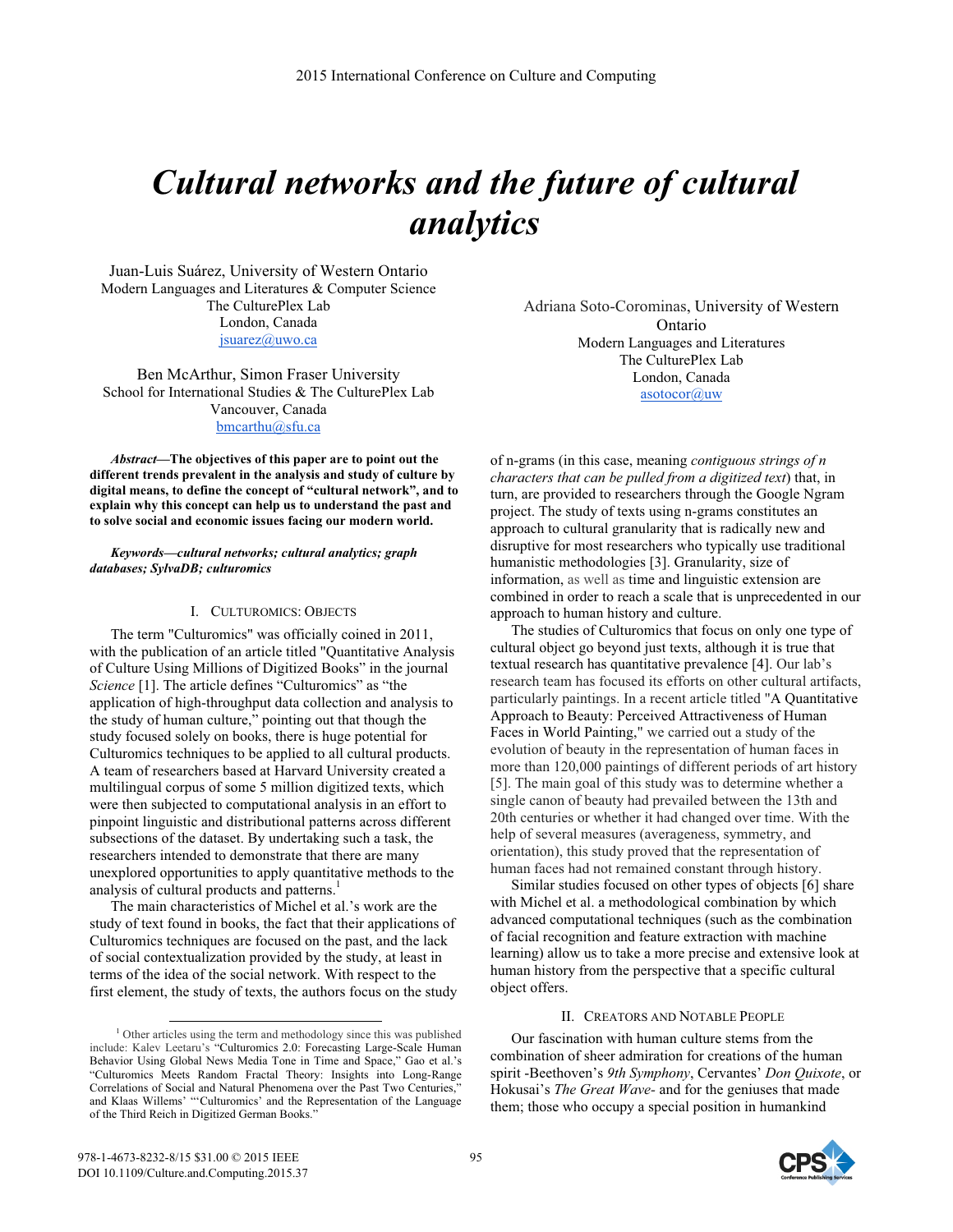thanks to their creativity and ability to capture the essence of humanity.

Yu et al., for example, approach the study of the geniuses of human culture production from a thoroughly contemporary perspective [8]. For them, the concept of impact across linguistic and cultural boundaries is the most important one. In order to quantify that impact, they have tried to determine who are the most relevant figures of human history -a domain that until recently was mainly localized, since it was usually only studied within a specific linguistic or political boundarymeasuring what figures are more recognized across these boundaries.

With the creation of their "Pantheon" dataset, Yu et al. made use of quantitative methods and manual curation in order to link several different metrics within the world of cultural production. In order to do so, the researchers created a classification system wherein individuals are organized based on their contributions to the world of culture. The project's data was drawn from Freebase and Wikipedia, including all 277 language editions of the online encyclopedia, before being grouped based on "time periods, cultural domains, and geographies."

The researchers also introduce a new metric in the paper, the Historical Popularity Index, which determines the importance of one's contribution to culture based on pageviews and the age of the individual in question within the dataset. This ranking system can also be configured to reflect individuals' significance within a certain time period, cultural domain, or geographic area.

Schich et al. also focus on individuals in order to develop a data-driven macroscopic perspective, trying to bring two observation scales together so that they are unified under one unique framework, which they call the "network Framework of cultural history" [9]. What is truly special about this framework is not the individuals that are found in the corpus (all of whom are artists or other notable individuals), but the irregularities that are observed in the behavior of these individuals when confronted with the statistical regularities that are found in the dataset.

The authors focus fundamentally on the dates and places of birth and death, as well as the concept of migration in order to analyze a group of notable individuals of the last 2,000 years who moved within Europe and between Europe and North America. Their analysis is extremely important, because it is the first time calculations on how far in average creators moved from their birth places, have been made on such a global scale, and because it is an indicator that helps us understand how human culture is transmitted.

Distance and the studies that show remains of human culture in places that are far from where they were initially produced [10], suggest that although the mobility of notable individuals is important in terms of concentration of talent, there are other considerations that had not been taken into account until this moment: It is not notable individuals who contribute the most to dispersion in the geographic reach of culture and ideas. Rather, we need to identify other types of human groups and demographic cross-sections (the *weak links* of cultural networks) whose role in the dispersion, recreation, and adaptation of ideas across cultural ecosystems allow us to better understand these phenomena.

# III. CULTURAL NETWORKS

A specific strand of digital research into human culture focuses on the study of particular cultural objects -texts, books, artistic objects, or music- with an emphasis on topics that are related to textuality and language. Another strand focuses on human beings who created these artifacts. It is crucial that the study of objects and people be connected in a way that ensures this emerging body of research is relevant beyond the academic domain of digital humanities. Likewise, researchers must be able to exploit all of its scientific, political and economic potential to understand different questions regarding the past and the present of cultural evolution, migrations, world flow of ideas, and collective behaviors around social media [11].

With this purpose in mind, we propose the concept of "cultural networks". A cultural network is a multimodal network in which at least two types of the nodes represent "persons" and "objects", where the links between nodes are semantically loaded with information that is contextually relevant to the domain of research. A cultural network is an abstract construction that connects creators with their own objects, and these objects with other human beings that have come into contact with them by means of proximity, reading, contact, influence, reception, or whichever link is necessary to understand the human context that the network is reconstructing -the past- discovered -the present, or anticipating -the (near) future.

A cultural network differs from a social network (at least in the way they are most often thought of) in that the latter is composed of nodes directly linked by edges that represent sociologically relevant connections between human beings. A cultural network is more complex in that the human relationships it contains are mediated by objects and phenomena that are considered cultural in a given group or community. This means that while the minimum distance between two human beings in a social network is equal to one –"John" 'is the father of' "Mary"–, the minimum distance between two human beings in a cultural network is always two links and one node –"Picasso" 'was influenced by' "The Family of Philip IV" 'painted by' "Velazquez". In many cases, distances may be much longer and relationships much more complex within cultural history. Such inherent complexity in cultural networks is an integral part of their value to humanity. These cultural networks also help us to better understand the trajectories by which creators have historically sought out inspiration in a varied ensemble of both contemporary or previous creations and artists. Finally, it constitutes one of the nuclei of human cultural transmission beyond the aesthetic domain.

The publishing network of literary works in Spanish in the  $17<sup>th</sup>$  century, known as the Spanish Golden Age, is an example of cultural network. This specific network may be constructed from a very specific cultural object: the "preliminary"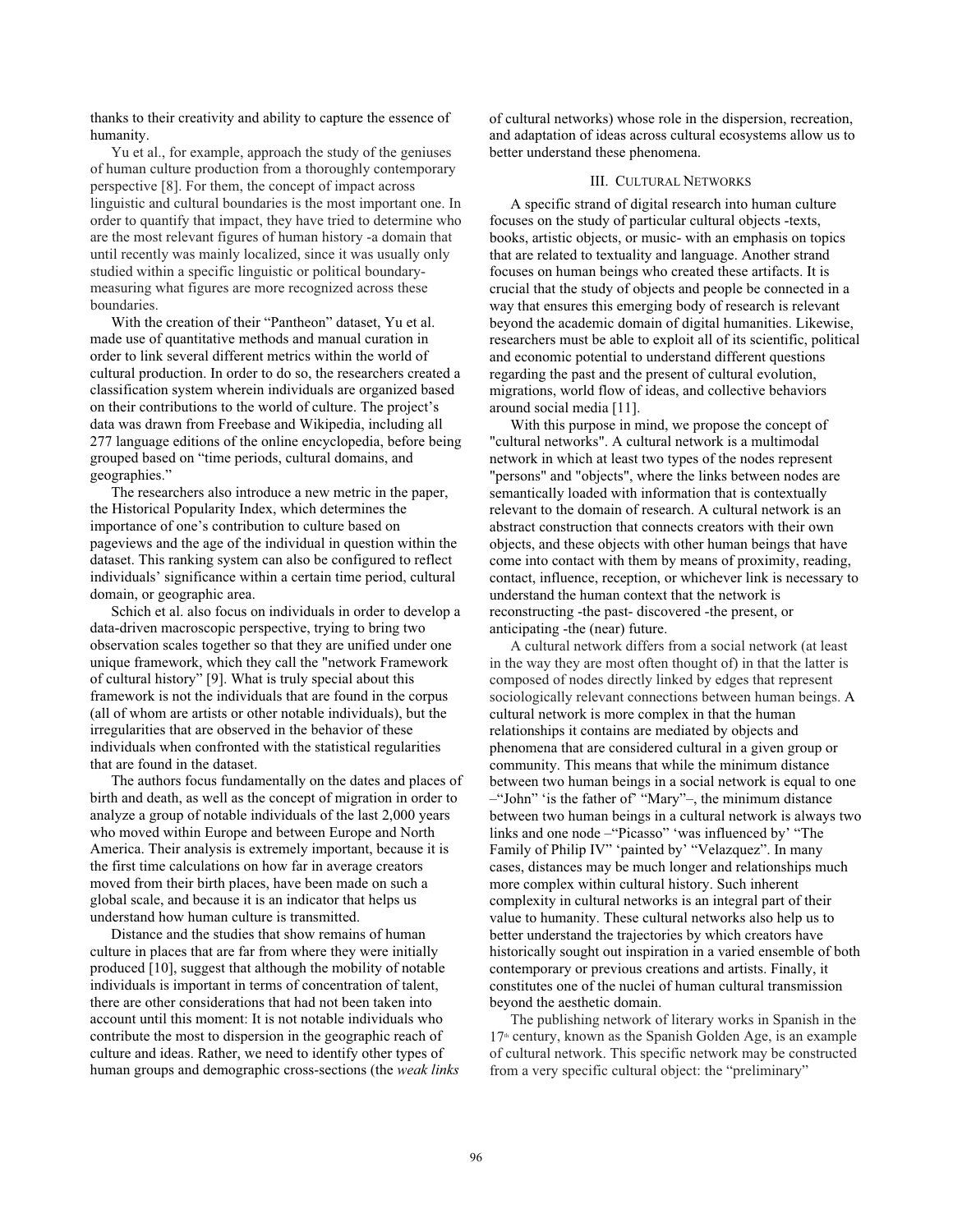documents that preceded a literary text in all the literary publications (novels, poetry collections, and theatre plays) of the time. Such information allows us to understand the patterns of publication and network of people, places, and institutions involved in the production of Spanish Golden Age literature [12]. In the bibliographical research, we have identified paratextual information such as approval, letter, dedication, errata, poems, privilege, license, and tax. Most of these documents are signed and dated by, at least, one religious or government official. They also include date and place of emission and the institutional affiliation of signatories. Letters, dedications, and poems are typically directed to noblemen, members of the clergy and courtiers, and are signed by their respective author. By reconstructing this publishing network we are able to explain, for example, how the immense production of Lope de Vega as compared to other authors of his time is connected to the wide network of contacts that he had an all levels of the publishing enterprise. We have also detected the role of publishers' widows in maintaining their business in the family and guaranteeing the continuous publication of certain classic authors throughout generations.

The methodology for the study of cultural networks is built on three main pillars. The first one is the detailed knowledge of the context in which any cultural connections under study take place. This is highly dependent on domain specialists, and must be considered on a case-by-case basis. Thanks to this expertise and specialization, objects and people may be correctly described, as can the relationships between them. Specific research questions are asked and the horizon of meaning that legitimizes research is created.

In order to streamline this phase of the method, we work with a flexible data schema that lets the researcher design, collaborate, clone, export and modify the data schema as many times as needed, even after having populated the database [13]. Being able to evolve the data schema is a requisite for the accurate mapping of the domain, both at the level of modes and properties and of multiple semantic relations among the nodes. For instance, in the abovementioned Preliminaries network, certain female historical figures play multiple roles, as they are first the wives of preeminent publishers while becoming owners and managers of the family business once they become widows. A flexible data schema reflects both types of roles and relations and opens up different ways to traverse the database to find new patterns.

The second pillar is the consolidation and curation of all the aforementioned cultural information in graph databases (i.e. databases designed to store information in the shape of nodes and relationships), which allow easy semantic annotation of the relationships between objects, authors, or any other cultural entity that is described as a node therein. After several years of work with complex systems and cultural analytics, we decided to build SylvaDB, our own graph database management system with the following minimum features: i) no tables, only nodes and relations; ii) arbitrary number of attributes on objects and relationships; iii) ability to perform complex queries in an intuitive manner; iv) interactive graphic visualization of the content, and v) connection to external tools for visualization and analysis.

These databases have the added advantage that they multiply the semantic possibilities described in the semantic



Fig. 1. Data schema of the Preliminaries cultural network modeled in SylvaDB.com



Fig. 2. Temporal and media evolution of Orsai

reference frameworks for the resource description (RTF) and integrate in a natural manner the structure of semantic triples. The properties of the cultural entities of the databases can also be stored as properties of the nodes or properties of the relationships, depending on the purpose and the context that the researcher determines. This second element of the methodology belongs to the arsenal of tools in use by digital humanists and it is extremely useful for cultural and social analytics.

In our study of *Orsai*, an Argentine-Spanish editorial project that produced a literary magazine for three years starting in 2010 we used different visualizations to track the evolution of the project from a printed magazine to a transmedia initiative that got a huge following in most Spanish-speaking countries in the world. The database design allowed us to integrate the actual readers, with their names and interactions, into the analysis and to track how their reading marks influenced the direction of the project's narrative over time. We realized that the readers' interests as reflected in the entries published in the blog and web version of the magazine focused on the mythology and the community formation experience of the project rather than on the content of the articles.

The third pillar of the method is the most abstract one. This one is devoted to the mathematical research into the concept of networks. Theorizing about the mathematical concept of networks explores different questions regarding complexity and computability –traversals, hypernodes, fusion of networks–, with a domain that stretches well beyond